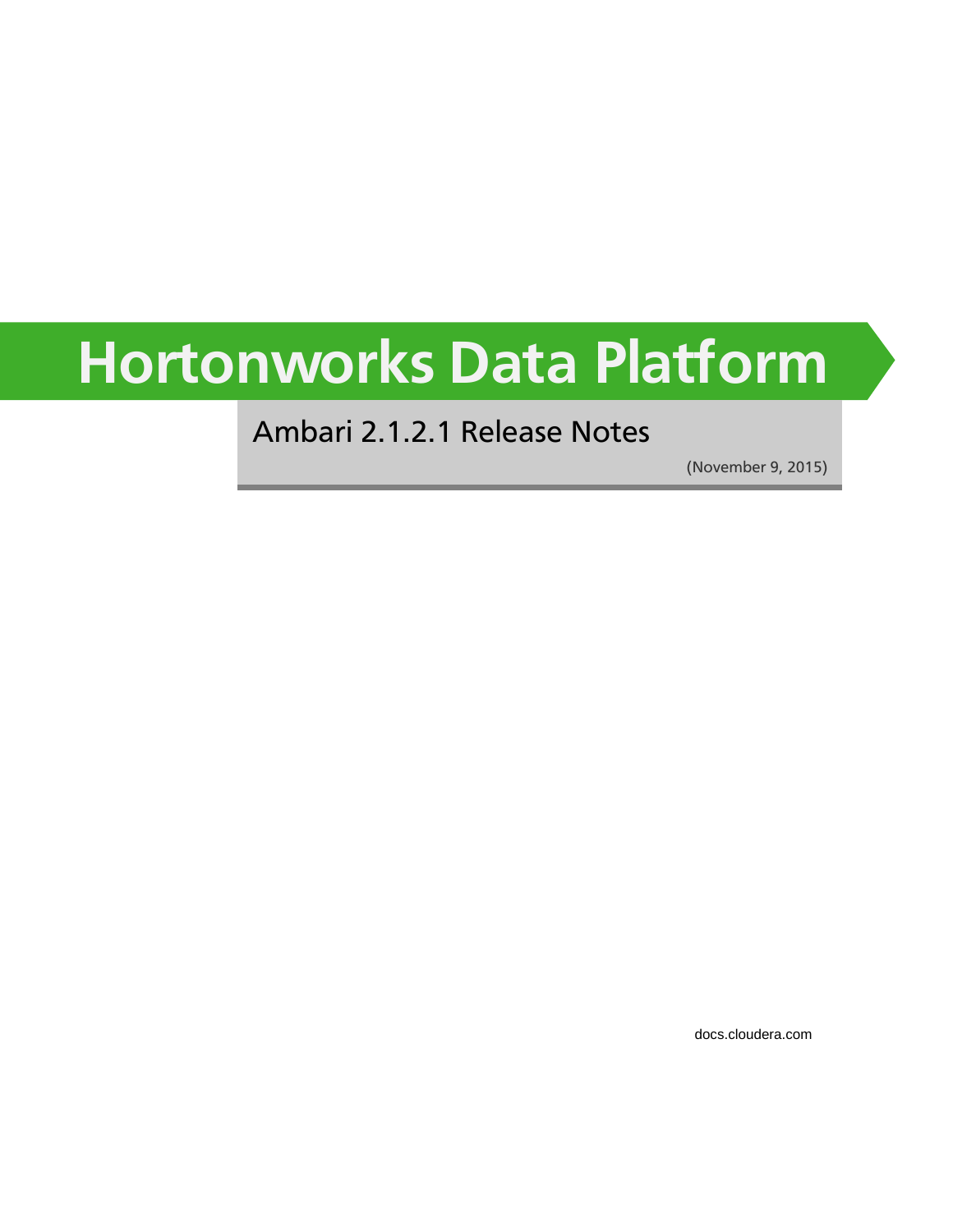#### **Hortonworks Data Platform: Ambari 2.1.2.1 Release Notes**

Copyright © 2012-2015 Hortonworks, Inc. All rights reserved.

The Hortonworks Data Platform, powered by Apache Hadoop, is a massively scalable and 100% open source platform for storing, processing and analyzing large volumes of data. It is designed to deal with data from many sources and formats in a very quick, easy and cost-effective manner. The Hortonworks Data Platform consists of the essential set of Apache Hadoop projects including MapReduce, Hadoop Distributed File System (HDFS), HCatalog, Pig, Hive, HBase, ZooKeeper and Ambari. Hortonworks is the major contributor of code and patches to many of these projects. These projects have been integrated and tested as part of the Hortonworks Data Platform release process and installation and configuration tools have also been included.

Unlike other providers of platforms built using Apache Hadoop, Hortonworks contributes 100% of our code back to the Apache Software Foundation. The Hortonworks Data Platform is Apache-licensed and completely open source. We sell only expert technical support, [training](https://hortonworks.com/training/) and partner-enablement services. All of our technology is, and will remain free and open source. Please visit the [Hortonworks Data Platform](https://hortonworks.com/technology/hortonworksdataplatform) page for more information on Hortonworks technology. For more information on Hortonworks services, please visit either the [Support](https://hortonworks.com/support) or [Training](https://hortonworks.com/training) page. Feel free to [Contact Us](https://hortonworks.com/about-us/contact-us/) directly to discuss your specific needs.

Licensed under the Apache License, Version 2.0 (the "License"); you may not use this file except in compliance with the License. You may obtain a copy of the License at

#### <http://www.apache.org/licenses/LICENSE-2.0>

Unless required by applicable law or agreed to in writing, software distributed under the License is distributed on an "AS IS" BASIS, WITHOUT WARRANTIES OR CONDITIONS OF ANY KIND, either express or implied. See the License for the specific language governing permissions and limitations under the License.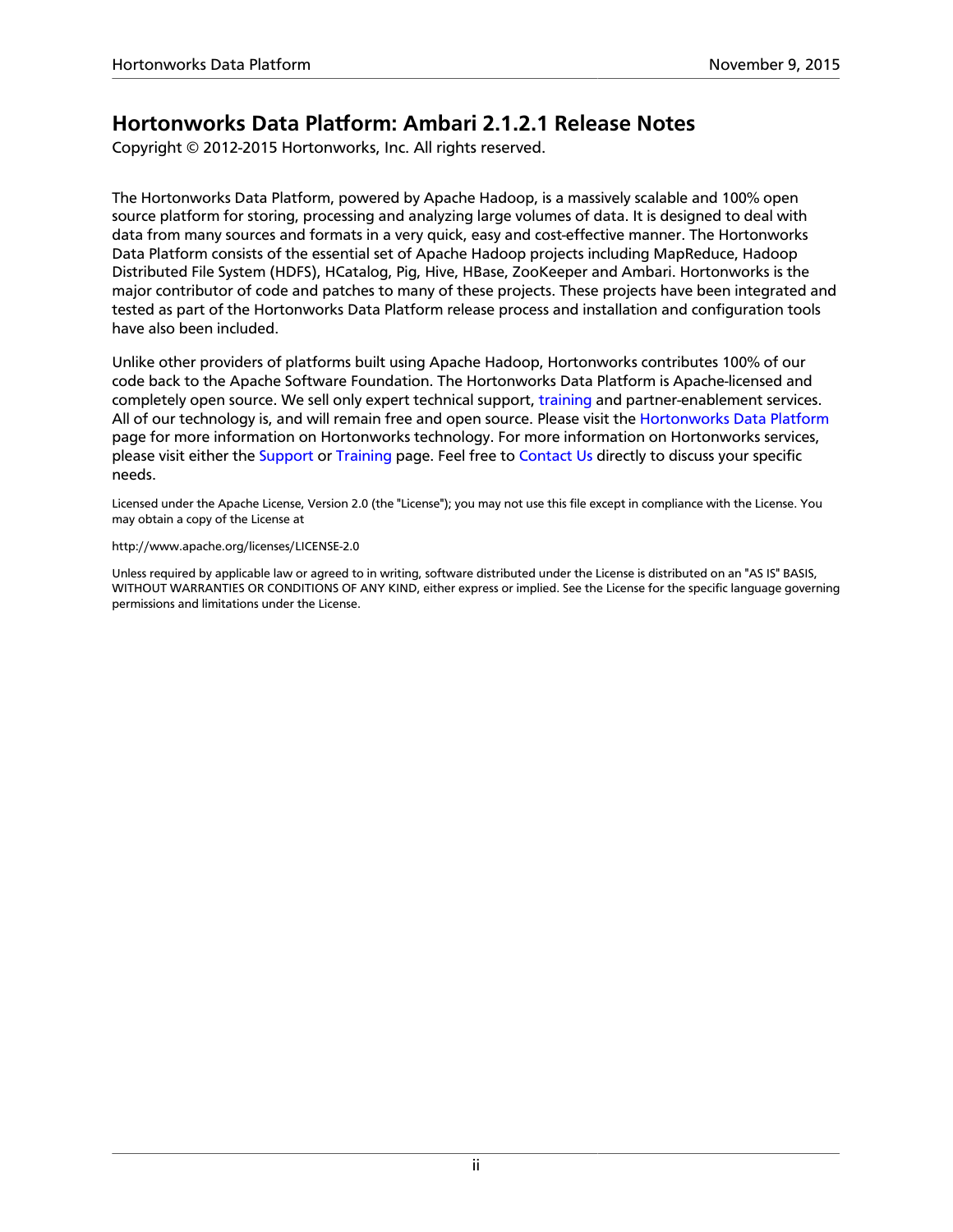# **Table of Contents**

| 10 |
|----|
|    |
|    |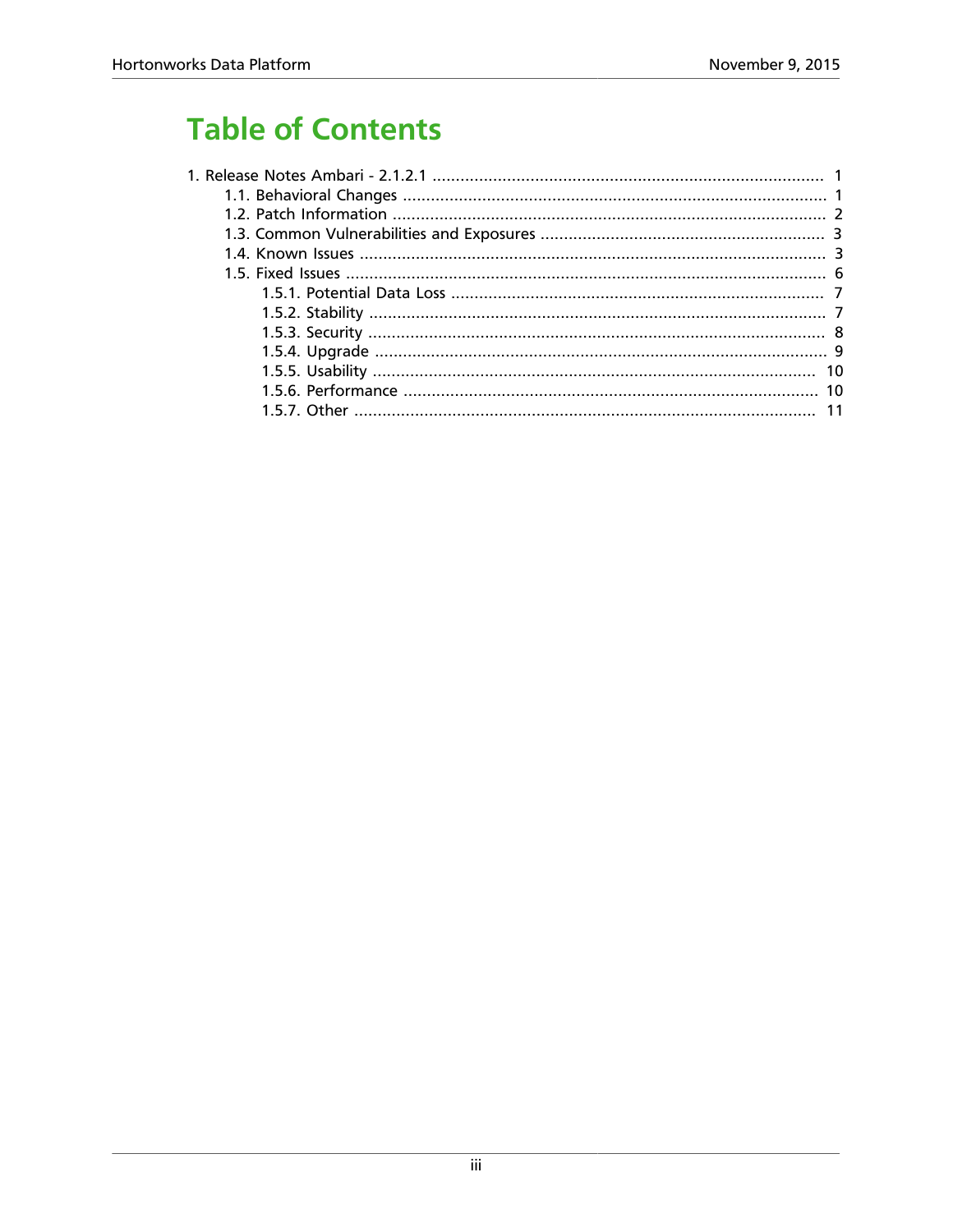# **List of Tables**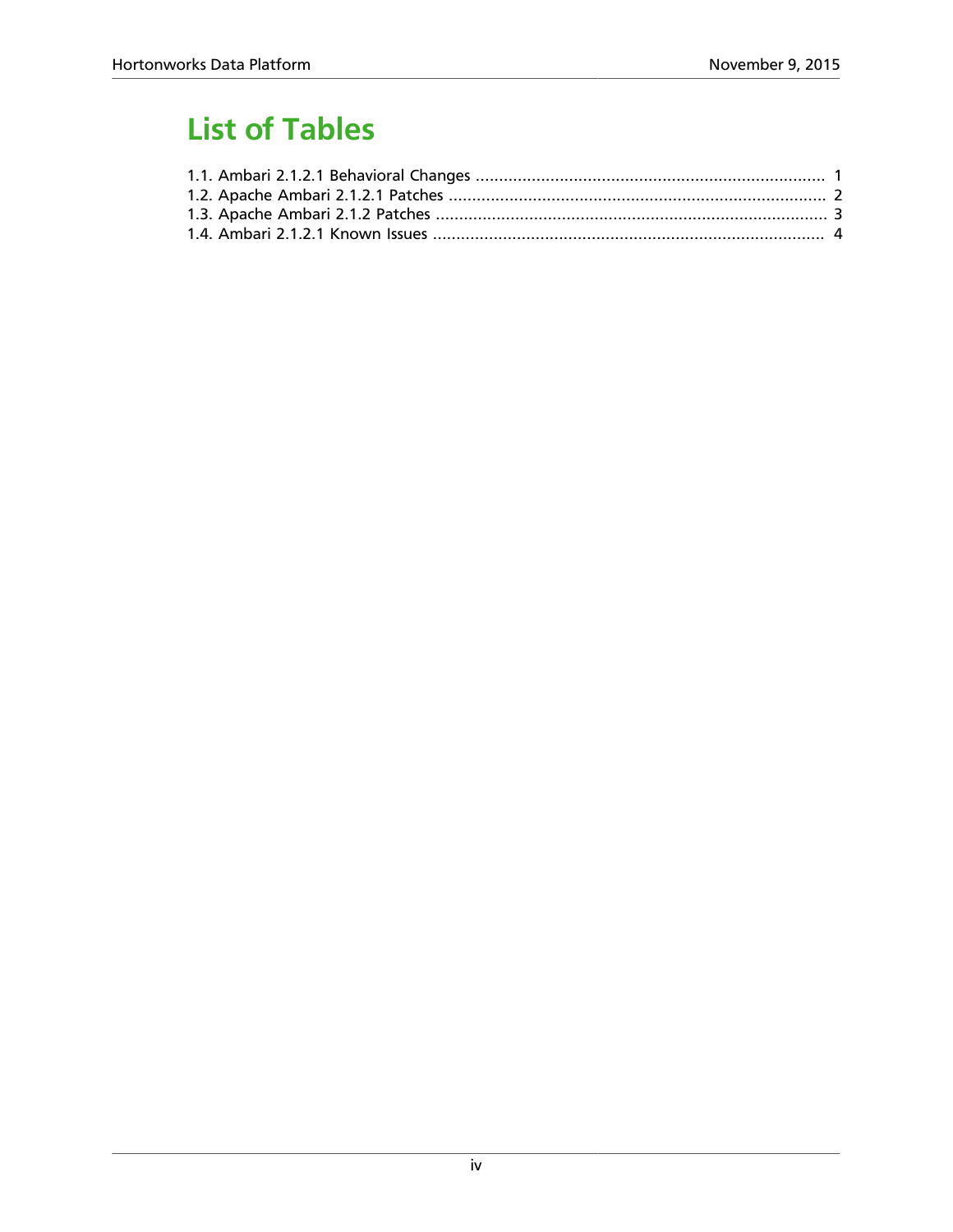# <span id="page-4-0"></span>**1. Release Notes Ambari - 2.1.2.1**

**RELEASE NOTES:** Apache Ambari 2.1.2.1

The Ambari 2.1.2.1 Release Notes summarize and describe the following information released in Ambari 2.1.2.1.

- [Behavioral Changes \[1\]](#page-4-1)
- [Patch Information \[2\]](#page-5-0)
- [Common Vulnerabilities and Exposures \[3\]](#page-6-0)
- [Known Issues \[3\]](#page-6-1)
- [Fixed Issues \[6\]](#page-9-0)

#### <span id="page-4-2"></span><span id="page-4-1"></span>**1.1. Behavioral Changes**

Ambari 2.1.2.1 includes the following behavioral changes.

#### **Table 1.1. Ambari 2.1.2.1 Behavioral Changes**

| <b>Apache Jira</b>                         | <b>HWX Jira</b>  | <b>Title</b>                                 | <b>Description</b>                                                                                                                                                                                                                                                                                                                                                                                                                                                                                                                                                                                                                                                                                                                                            |
|--------------------------------------------|------------------|----------------------------------------------|---------------------------------------------------------------------------------------------------------------------------------------------------------------------------------------------------------------------------------------------------------------------------------------------------------------------------------------------------------------------------------------------------------------------------------------------------------------------------------------------------------------------------------------------------------------------------------------------------------------------------------------------------------------------------------------------------------------------------------------------------------------|
| <b>AMBARI-13241</b><br><b>AMBARI-13251</b> | BUG-45125        | DataNode Mount<br>Directory List             | The hadoop-env/dfs.datanode.data.dir.mount.file<br>configuration property is no longer customizable from<br>Ambari. The original default value of "/etc/hadoop/conf/<br>dfs_data_dir_mount.hist" is now "/var/lib/ambari-agent/<br>data/datanode/dfs_data_dir_mount.hist", which is not<br>customizable. On Ambari Agent upgrade, Ambari will<br>automatically move the file from "/etc/hadoop/conf/<br>dfs_data_dir_mount.hist" to "/var/lib/ambari-agent/data/<br>datanode/dfs_data_dir_mount.hist". If you have not modified<br>this configuration property, no action is required. If you had<br>previously modified this value, after upgrading to Ambari<br>2.1.2.1, you must restart your DataNodes for the file to written<br>to be the new location. |
| <b>AMBARI-12901</b><br><b>AMBARI-13062</b> | BUG-42230        | Kerberos: Storm<br><b>Headless Principal</b> | The Ambari "headless" principal for Storm now includes<br>\${cluster-name} by default. Be sure to check the Ambari<br>Principal names (on the Configure Identities step) when<br>enabling Kerberos.                                                                                                                                                                                                                                                                                                                                                                                                                                                                                                                                                           |
| <b>AMBARI-13067</b>                        | <b>BUG-43905</b> | Kafka Rolling<br><b>Restart Action</b>       | Kafka Service Actions include an option for Rolling Restart of<br>Kafka Brokers. This should be used in lieu of Restart All, which<br>can result in Brokers failing to elect a leader while stopping.                                                                                                                                                                                                                                                                                                                                                                                                                                                                                                                                                         |
| AMBARI-9784                                | BUG-32201        | <b>JDK Support</b>                           | Added support for JDK 1.8 and removed support for JDK 1.6.<br>You must upgrade to JDK 1.7 in your current Ambari before<br>upgrading to Ambari 2.1.                                                                                                                                                                                                                                                                                                                                                                                                                                                                                                                                                                                                           |
| AMBARI-9791                                | BUG-32223        | OS Support                                   | Added support for RHEL/CentOS/Oracle Linux 7 and removed<br>support for RHEL/CentOS/Oracle Linux 5. You must be running<br>RHEL/CentOS/Oracle Linux 6 or 7 before upgrading to Ambari<br>2.1.                                                                                                                                                                                                                                                                                                                                                                                                                                                                                                                                                                 |
| AMBARI-6646                                | RMP-3096         | <b>Rack Awareness</b>                        | Added support for HDFS Rack Awareness. If you currently<br>configured HDFS for rack awareness using your own topology<br>script, that configuration will stay in place. If you want to<br>switch to use Ambari Rack Awareness features, you will need<br>to update the HDFS net.topology.script.file.name property<br>to use the Ambari-generated script: /etc/hadoop/conf/<br>topology_script.py                                                                                                                                                                                                                                                                                                                                                             |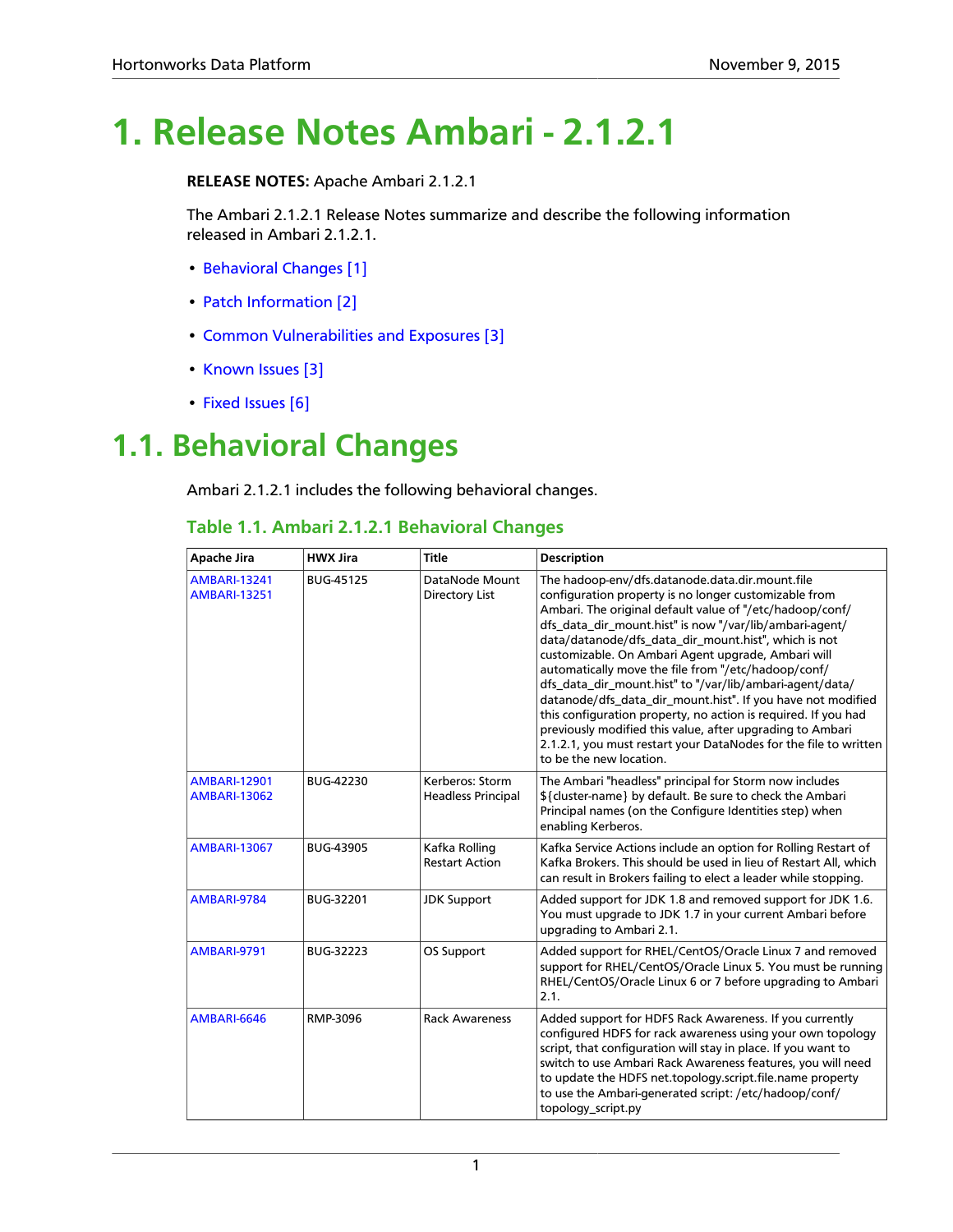| <b>Apache Jira</b>  | <b>HWX Jira</b> | <b>Title</b>                                     | <b>Description</b>                                                                                                                                                                                                                                                                                                                                                                                                                                                                                                   |
|---------------------|-----------------|--------------------------------------------------|----------------------------------------------------------------------------------------------------------------------------------------------------------------------------------------------------------------------------------------------------------------------------------------------------------------------------------------------------------------------------------------------------------------------------------------------------------------------------------------------------------------------|
| <b>AMBARI-10506</b> | BUG-33967       | <b>SSL Client</b><br>and Server<br>Configuration | Added support for managing ssl-client and ssl-server HDFS<br>configurations. If you are currently managing these files<br>manually across the hosts in your cluster, you will need to<br>migrate management to Ambari.                                                                                                                                                                                                                                                                                               |
| <b>AMBARI-12258</b> | BUG-40449       | ambari-env.sh<br>Backup                          | During Ambari upgrade, the existing ambari-env.sh file<br>is overwritten and a backup copy of ambari-env.sh (with<br>extension . rpmsave) is created. If you have manually modified<br>ambari-env.sh (for example, to change Ambari Server heap),<br>you will need to re-apply your changes to the new file.                                                                                                                                                                                                         |
| <b>AMBARI-10648</b> | BUG-34434       | Heatmaps                                         | The Ambari Web Dashboard > Heatmaps tab includes a list<br>of all heatmaps available for the hosts and services in the<br>cluster. In addition, each Service that has Heatmaps also<br>include a Service > Heatmaps tab with the list of the heatmaps<br>specific to that Service. For example, HDFS and YARN include a<br>heatmaps tab under their respective Services.                                                                                                                                             |
| AMBARI-9794         | BUG-32000       | Config<br>Organization                           | The new Guided Configs features changes the layout + controls<br>of Service Configs for HDFS, YARN, Hive and HBase. Under<br>the Service > Configs tab, you will see sub-tabs "Settings" and<br>"Advanced". The Settings tab include the most commonly used<br>configuration properties for that service. The Advanced tab<br>includes all other properties (with a layout similar to previous<br>Ambari releases), including the Custom sections where you can<br>add custom properties to a service configuration. |
| <b>AMBARI-10400</b> | BUG-34054       | Sudo Usage                                       | When Ambari Agents are configured to run as non-root,<br>Ambari will use sudo to execute commands. Therefore, sudo<br>must be available in order to run non-root Agents. If you are<br>not running a non-root Agent configuration, sudo will not be<br>used to execute commands.                                                                                                                                                                                                                                     |
|                     |                 | <b>Removed SLES 11</b><br>SP1 support            | SLES 11 SP1 or SP3 can be used with Ambari when installing<br>and managing HDP 2.2, 2.1 or 2.0 clusters. SLES 11 SP1 cannot<br>be used with Ambari installing and managing HDP 2.3. You<br>must use SLES 11 SP3.                                                                                                                                                                                                                                                                                                     |
|                     |                 | <b>HDP Stack Support</b>                         | Ambari support for HDP 2.0 and HDP 2.1 is deprecated starting<br>with Ambari 2.1 release. Support for these HDP Stacks will be<br>removed in a future Ambari release.                                                                                                                                                                                                                                                                                                                                                |
|                     |                 | HDP 2.0 or HDP 2.1<br>Upgrade                    | Ambari 2.1 does not support directly upgrading from HDP<br>2.0 or HDP 2.1 to HDP 2.3. In order to upgrade from HDP 2.0<br>or HDP 2.1, you must first upgrade to HDP 2.2 using either<br>Ambari 1.7 or 2.0. Once completed, upgrade your current<br>Ambari to Ambari 2.1. Then, leverage Ambari 2.1 to complete<br>the upgrade from HDP 2.2 to HDP 2.3.                                                                                                                                                               |

# <span id="page-5-0"></span>**1.2. Patch Information**

Ambari 2.1.2.1 is based on Apache Ambari 2.1.2 and the following patches:

#### <span id="page-5-1"></span>**Table 1.2. Apache Ambari 2.1.2.1 Patches**

| Apache Jira         | <b>Description</b>                                                |
|---------------------|-------------------------------------------------------------------|
| <b>AMBARI-13335</b> | Install package command during RU should honor excluded packages. |
| <b>AMBARI-13307</b> | Agent instance memory footprint growing.                          |
| <b>AMBARI-13358</b> | Ganglia errors after upgrade.                                     |
| <b>AMBARI-13325</b> | HBase bucket cache set incorrectly after upgrade.                 |
| <b>AMBARI-13345</b> | HDFS API utility needs to work with WASB.                         |
| <b>AMBARI-13254</b> | Component filters work incorrectly on Hosts page.                 |
| <b>AMBARI-13371</b> | Unable to add Nimbus component with HA enabled.                   |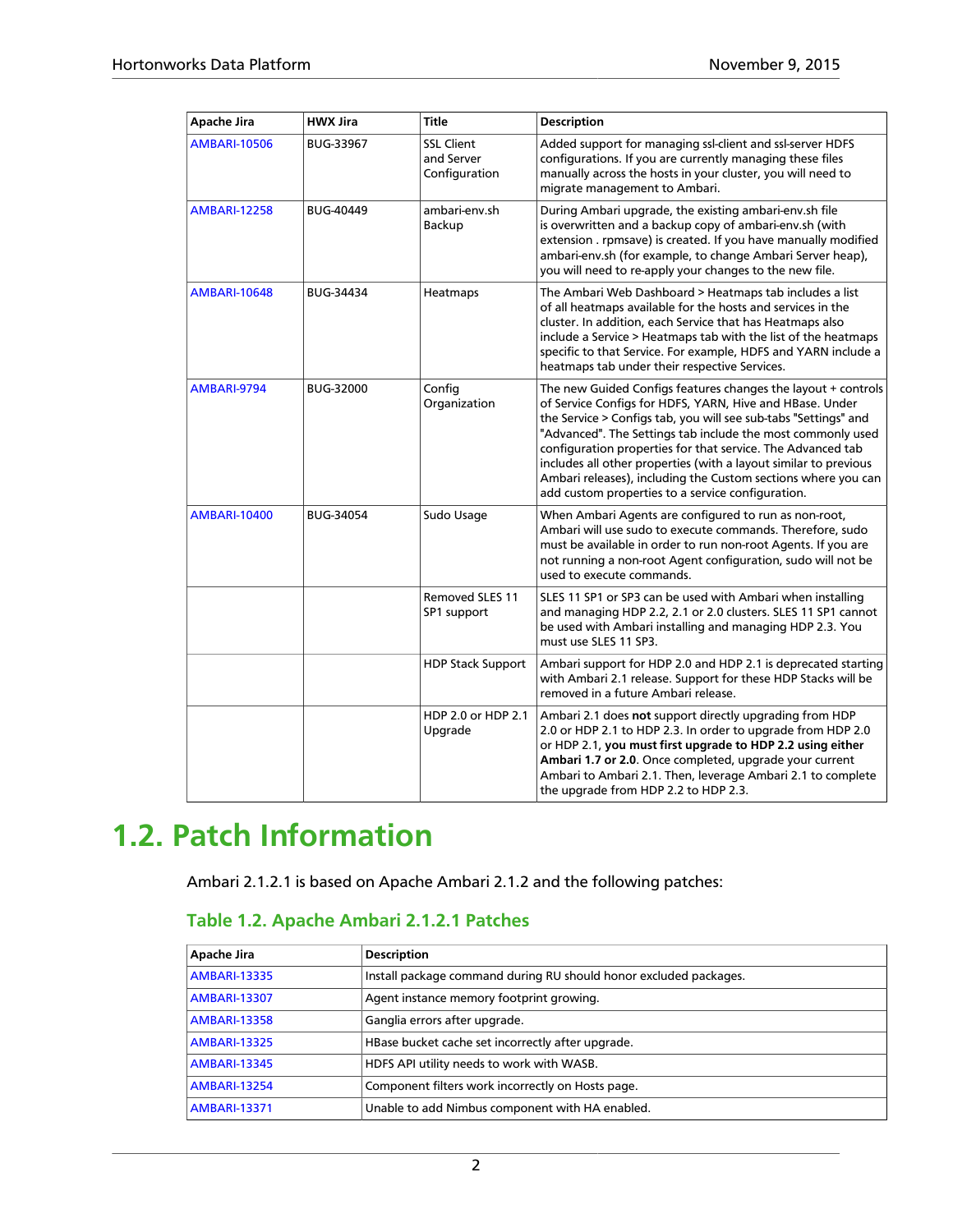| <b>Apache Jira</b>  | <b>Description</b>                                                                                                                      |
|---------------------|-----------------------------------------------------------------------------------------------------------------------------------------|
| <b>AMBARI-13391</b> | Long API query should be in request body.                                                                                               |
| <b>AMBARI-13403</b> | Build 4 digit RPMs.                                                                                                                     |
| <b>AMBARI-13354</b> | Ambari is not able to run Oozie Server which configured with different username than oozie.                                             |
| <b>AMBARI-13410</b> | Ambari-metrics-common rpm doesn't contain build number.                                                                                 |
| <b>AMBARI-13459</b> | Hive Metastore Upgrade Retry Fails Because Of Driver Copy Issue.                                                                        |
| <b>AMBARI-13343</b> | Ambari Hive View should be able to talk HTTP to HS2.                                                                                    |
| <b>AMBARI-13463</b> | Auto start should allow selection of components that can be auto-started.                                                               |
| <b>AMBARI-13212</b> | There is no need to put 700 for /user/hive directory, or at least make it configurable.                                                 |
| <b>AMBARI-13478</b> | Upgrade path on ORA 1.6.1 > 2.0.1 > 2.1.1                                                                                               |
| <b>AMBARI-13521</b> | Allow Monitors/Agents to be configured to communicate with a collector that is behind a VIP.                                            |
| <b>AMBARI-13529</b> | Service Checks fail after PHD-Ambari 1.7.1 to 2.1.2 upgrade.                                                                            |
| <b>AMBARI-13411</b> | Problem in precision handling of metrics returned by AMS.                                                                               |
| <b>AMBARI-13561</b> | RU: Hive Metastore restart failed.                                                                                                      |
| <b>AMBARI-13560</b> | Ambari server Deadlock on View deploy.                                                                                                  |
| <b>AMBARI-13572</b> | Allow snapshots/backups to be skippable when doing RU.                                                                                  |
| <b>AMBARI-13592</b> | Create auto instance of Hive View similar to Tez and YARN views.                                                                        |
| <b>AMBARI-13627</b> | Security cannot be enabled on cluster with MOTD for "su".                                                                               |
| <b>AMBARI-13629</b> | Oozie service have required, empty configs:oozie.authentication.kerberos.name.rules (after<br>upgrade from 2.1.1 to 2.1.2.1).           |
| <b>AMBARI-13575</b> | Hive View query error, should use GetOperationStatus thrift api to verify if hive query is<br>completed successfully.                   |
| <b>AMBARI-13599</b> | Pig View - Service "storage" check Failed - Internal Exception: java.sql.SQLSyntaxErrorException:<br>ORA-00972: identifier is too long. |
| <b>AMBARI-13645</b> | HAWQ service requires additional HDFS config properties to be defined.                                                                  |
| <b>AMBARI-13533</b> | Enable JDK download for PHD Ambari distribution.                                                                                        |

#### <span id="page-6-2"></span>**Table 1.3. Apache Ambari 2.1.2 Patches**

| Apache Jira         | <b>Description</b>                                                           |
|---------------------|------------------------------------------------------------------------------|
| <b>AMBARI-13291</b> | JPA Threads Stuck In ConcurrencyManager Freezes Ambari                       |
| <b>AMBARI-13269</b> | Ambari map/reduce/AM java opts do not change if memory settings are modified |
| <b>AMBARI-13270</b> | Service tabs are not visible on Customize service page                       |
| <b>AMBARI-13265</b> | [PluggableStackDefinition] Update templates and shell scripts                |
| <b>AMBARI-13264</b> | Sometimes properties are missing on config tab while adding Ranger           |

#### <span id="page-6-0"></span>**1.3. Common Vulnerabilities and Exposures**

Ambari 2.1.2.1 includes no new fixes for information-security **Common Vulnerabilities and Exposures** (CVEs)

For CVEs fixed to date, see [Fixed in Ambari 2.1.2.](https://cwiki.apache.org/confluence/display/AMBARI/Ambari+Vulnerabilities#AmbariVulnerabilities-FixedinAmbari2.1.2)

#### <span id="page-6-1"></span>**1.4. Known Issues**

Ambari 2.1.2.1 has the following known issues, scheduled for resolution in a future release. Also, refer to the [Ambari Troubleshooting Guide](https://dev.hortonworks.com.s3.amazonaws.com/HDPDocuments/Ambari-2.1.2.1/bk_ambari_troubleshooting/content/index.html) for additional information.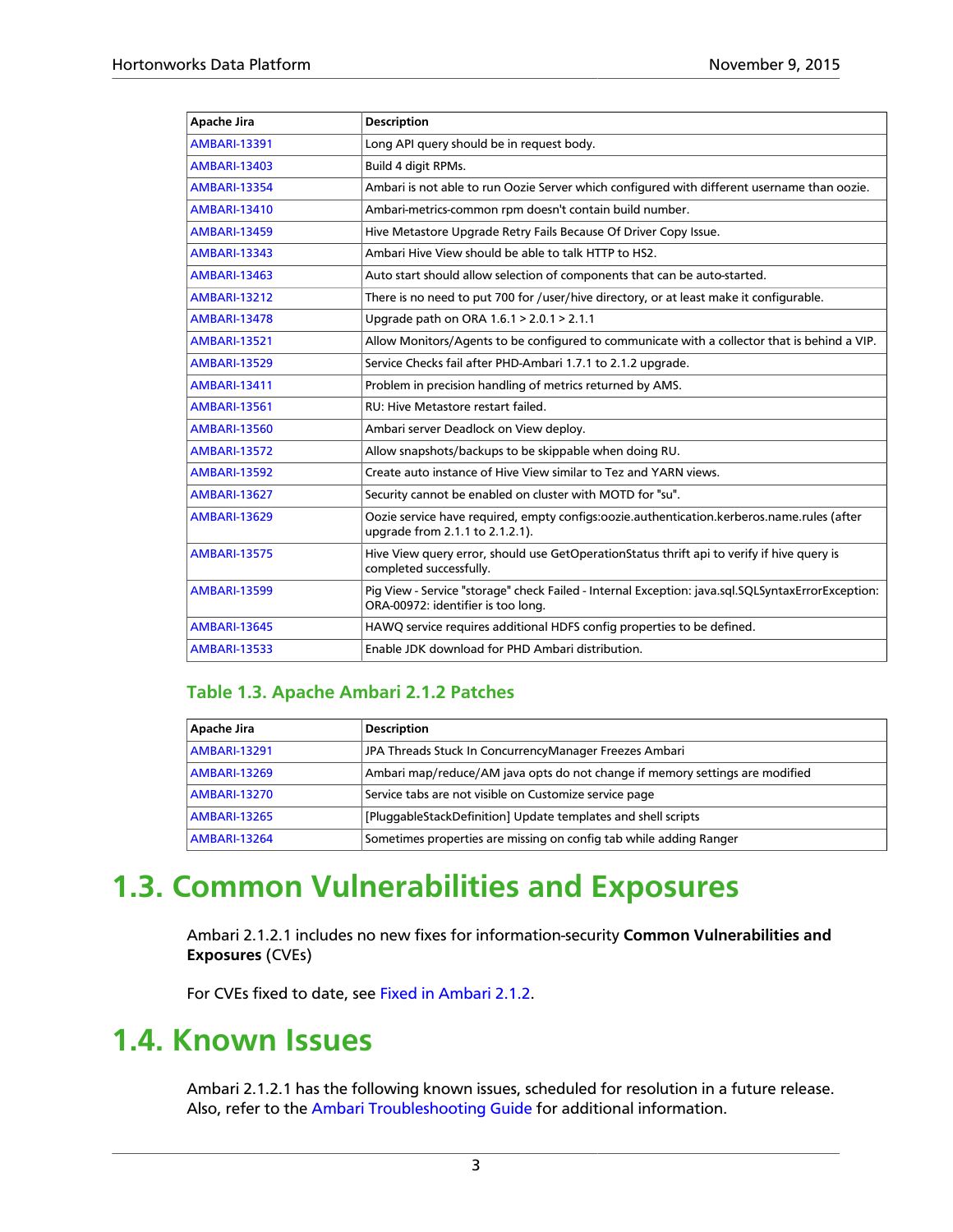#### <span id="page-7-0"></span>**Table 1.4. Ambari 2.1.2.1 Known Issues**

| Apache Jira         | <b>HWX Jira</b>  | Problem                                                                                                                                                                                                                                                                                                                                                                                               | <b>Solution</b>                                                                                                                                                                                                                                                                                                                                                                                                                                                                                                                                     |
|---------------------|------------------|-------------------------------------------------------------------------------------------------------------------------------------------------------------------------------------------------------------------------------------------------------------------------------------------------------------------------------------------------------------------------------------------------------|-----------------------------------------------------------------------------------------------------------------------------------------------------------------------------------------------------------------------------------------------------------------------------------------------------------------------------------------------------------------------------------------------------------------------------------------------------------------------------------------------------------------------------------------------------|
|                     | <b>BUG-47666</b> | SNMPv3 is not supported.                                                                                                                                                                                                                                                                                                                                                                              | The SNMPv3 notification method is not<br>supported.                                                                                                                                                                                                                                                                                                                                                                                                                                                                                                 |
|                     | BUG-47104        | Tez service check fails after enabling RM<br>HA, after upgrade to 2.1.2.1.<br>After upgrading to Ambari 2.1.2.1, Tez<br>service check may fail with the following<br>errors "No tez jars found in configured<br>locations. Ignoring for now. Errors may<br>occur" and/or "Could not connect to AM,<br>killing session via YARN". This happens<br>because the Tez libs jar is not copied to<br>the FS. | Install Tez Client on the HistoryServer<br>host.<br>Important: Ensure that Tez Client<br>component is installed on the host that<br>has the MR HistoryServer.<br>Restart HistoryServer and it will upload<br>the Tez libs tarball.                                                                                                                                                                                                                                                                                                                  |
|                     | <b>BUG-46885</b> | After moving the Oozie Server via<br>Ambari, Oozie may not function properly<br>if the service account name for Oozie<br>Server is not the default user "oozie".                                                                                                                                                                                                                                      | If you are using a non-default Oozie<br>service account name, you need to go<br>to Services > HDFS > Configs > Custom<br>core-site and set hadoop.proxyuser.<br><oozie_user>.hosts (where<br/><oozie_user> is the custom Oozie<br/>service account name) to the FQDN of<br/>the new host where the Oozie Server is<br/>running. Save the HDFS configuration<br/>and restart Services as normal.</oozie_user></oozie_user>                                                                                                                           |
|                     | <b>BUG-45324</b> | When Ambari is using Oracle DB and<br>performing a manual HDP 2.2 -> 2.3<br>upgrade, the Set Current step of upgrade<br>fails.                                                                                                                                                                                                                                                                        | You must copy the Oracle JDBC driver<br>JAR into the Ambari Server library<br>directory.<br>cp /var/lib/ambari-server/<br>resources/ojdbc6.jar /usr/lib/<br>ambari-server<br>Otherwise, you will see an error in<br>ambari-server.log when running<br>upgradestack:<br>29 Sep 2015 10:51:29,225 ERROR main<br>DBAccessorImpl:102<br>- Error while creating database<br>accessorjava.lang.<br>ClassNotFoundException:<br>oracle.jdbc.driver.OracleDriver<br>After copying the Oracle JDBC drive<br>JAR in place, re-run the upgradestack<br>command. |
|                     | BUG-41331        | Links in 2.1.2.1 pdf documentation not<br>working.                                                                                                                                                                                                                                                                                                                                                    | Use working links from 2.1.2.1 html<br>documentation.                                                                                                                                                                                                                                                                                                                                                                                                                                                                                               |
|                     | BUG-41044        | After upgrading from HDP 2.1 and<br>restarting Ambari, the Admin > Stack and<br>Versions > Versions tab does not show in<br>Ambari Web.                                                                                                                                                                                                                                                               | After performing an upgrade from HDP<br>2.1 and restarting Ambari Server and<br>the Agents, if you browse to Admin ><br>Stack and Versions in Ambari Web, the<br>Versions tab does not display. Give all<br>the Agent hosts in the cluster a chance<br>connect to Ambari Server by wait for<br>Ambari to show the Agent heartbeats as<br>green and then refresh your browser.                                                                                                                                                                       |
| <b>AMBARI-12389</b> | BUG-41040        | After adding Falcon to your cluster,<br>the Oozie configuration is not properly<br>updated.                                                                                                                                                                                                                                                                                                           | After adding Falcon to your cluster using<br>"Add Service", the Oozie configuration is<br>not properly updated. After completion<br>of Add Service wizard, add properties on<br>Services > Oozie > Configs > Advanced ><br>Custom oozie-site. The list of properties                                                                                                                                                                                                                                                                                |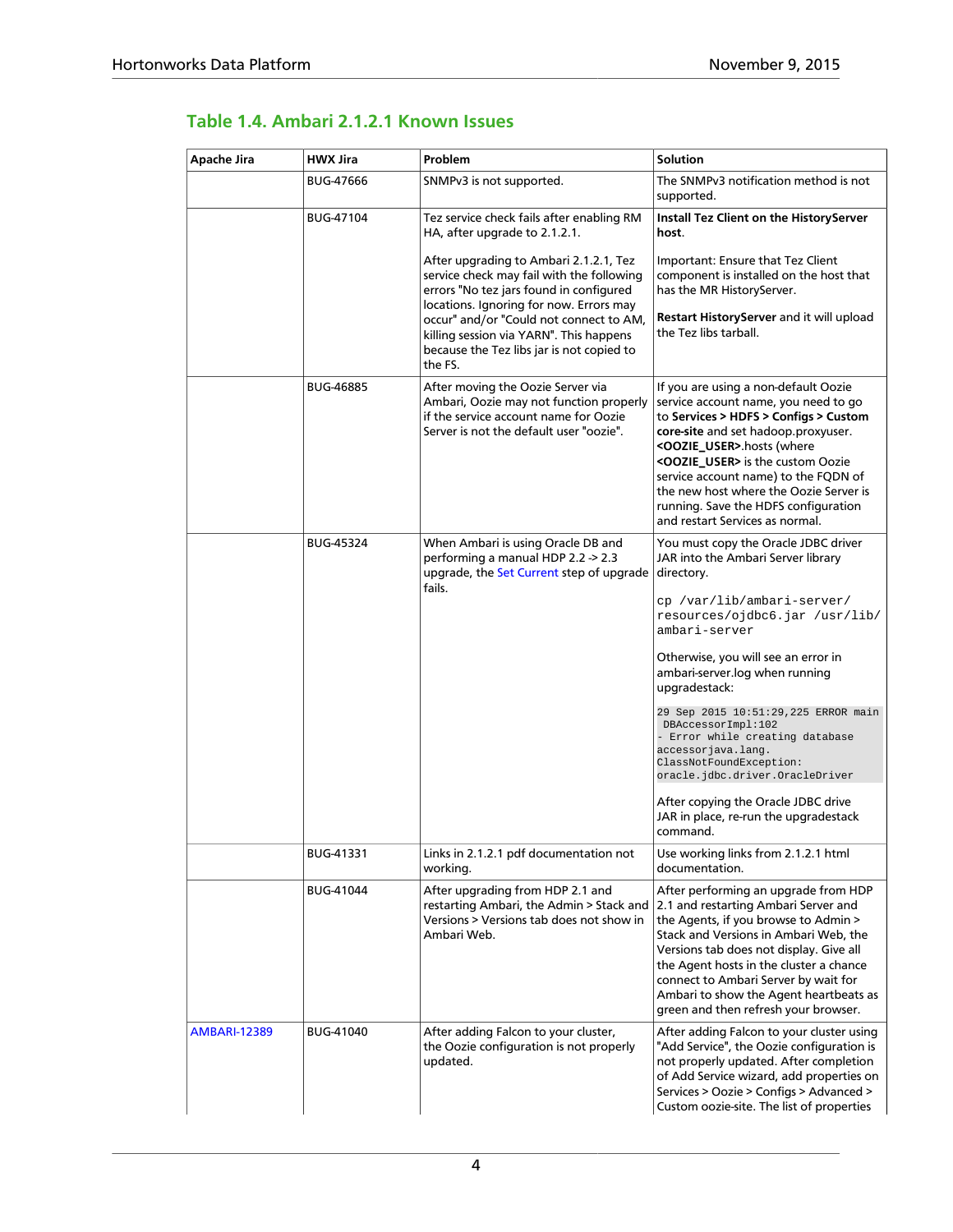| Apache Jira         | <b>HWX Jira</b>  | Problem                                                                                 | Solution                                                                                                                                                                                                                                                                                                                                                                                                                                                                 |
|---------------------|------------------|-----------------------------------------------------------------------------------------|--------------------------------------------------------------------------------------------------------------------------------------------------------------------------------------------------------------------------------------------------------------------------------------------------------------------------------------------------------------------------------------------------------------------------------------------------------------------------|
|                     |                  |                                                                                         | can be found here: https://github.com/<br>apache/ambari/blob/branch-2.1/<br>ambari-server/src/main/resources/<br>common-services/FALCON/0.5.0.2.1/<br>configuration/oozie-site.xml. Once<br>added, Restart Oozie and execute this<br>command on oozie server host:<br>su oozie -c '/usr/hdp/current/<br>oozie-server/bin/oozie-setup.sh                                                                                                                                  |
|                     |                  |                                                                                         | prepare-war'<br>Start Oozie.                                                                                                                                                                                                                                                                                                                                                                                                                                             |
| <b>AMBARI-12412</b> | <b>BUG-41016</b> | Storm has no metrics if service is installed<br>via a Blueprint.                        | The following properties need to be<br>added to storm-site. Browse to Services<br>> Storm > Configs and add the following<br>properties. Restart the Storm service.<br>topology.metrics.consumer.register=<br>[{'class': 'org.apache.<br>hadoop.metrics2.sink.storm.<br>StormTimelineMetricsSink'<br>'parallelism.hint': 1<br>metrics.reporter.register=<br>org.apache.hadoop.metrics2.sink.                                                                             |
|                     | <b>BUG-40773</b> | Kafka broker fails to start after disabling<br>Kerberos security.                       | storm.StormTimelineMetricsReporter<br>When enabling Kerberos, Kafka<br>security configuration is set and all the<br>ZooKeeper nodes in Kafka will have ACLs<br>set so that only Kafka brokers can modify<br>entries in ZooKeeper. If you disable<br>Kerberos, you user must set all the Kafka<br>ZooKeeper entries to world readable/<br>writable prior to disabling Kerberos.<br>Before disabling kerberos for Kafka. Log-<br>in as user "kafka" on one of Kafka nodes: |
|                     |                  |                                                                                         | kinit -k -t /etc/security/keytabs/<br>kafka.service.keytab kafka/_HOST                                                                                                                                                                                                                                                                                                                                                                                                   |
|                     |                  |                                                                                         | where _HOST should be replaced by<br>the hostname of that node. Run the<br>following command to open zookeeper<br>shell:                                                                                                                                                                                                                                                                                                                                                 |
|                     |                  |                                                                                         | /usr/hdp/current/kafka-broker/bin/<br>zookeeper-shell.sh hostname: 2181                                                                                                                                                                                                                                                                                                                                                                                                  |
|                     |                  |                                                                                         | where hostname here should be replaced<br>by one of the zookeeper nodes                                                                                                                                                                                                                                                                                                                                                                                                  |
|                     |                  |                                                                                         | setAcl /brokers world:anyone:crdwa<br>setAcl /config world: anyone: crdwa<br>setAcl /controller<br>world:anyone:crdwa<br>setAcl /admin world:anyone:crdwa                                                                                                                                                                                                                                                                                                                |
|                     |                  |                                                                                         | If the above commands do not run<br>prior to disabling Kerberos, the only<br>option is to set "zookeeper.connect<br>property" to a new ZooKeeper root. This<br>can be done by appending "/newroot"<br>to "zookeeper.connect.property"<br>string. For example<br>"host1:port1,host2:port2,host3:port3/<br>newroot"                                                                                                                                                        |
|                     | <b>BUG-40694</b> | The Slider view is not supported on<br>a cluster with SSL (wire encryption)<br>enabled. | Only use the Slider view on clusters<br>without wire encryption enabled. If it is<br>required to run Slider on a cluster with                                                                                                                                                                                                                                                                                                                                            |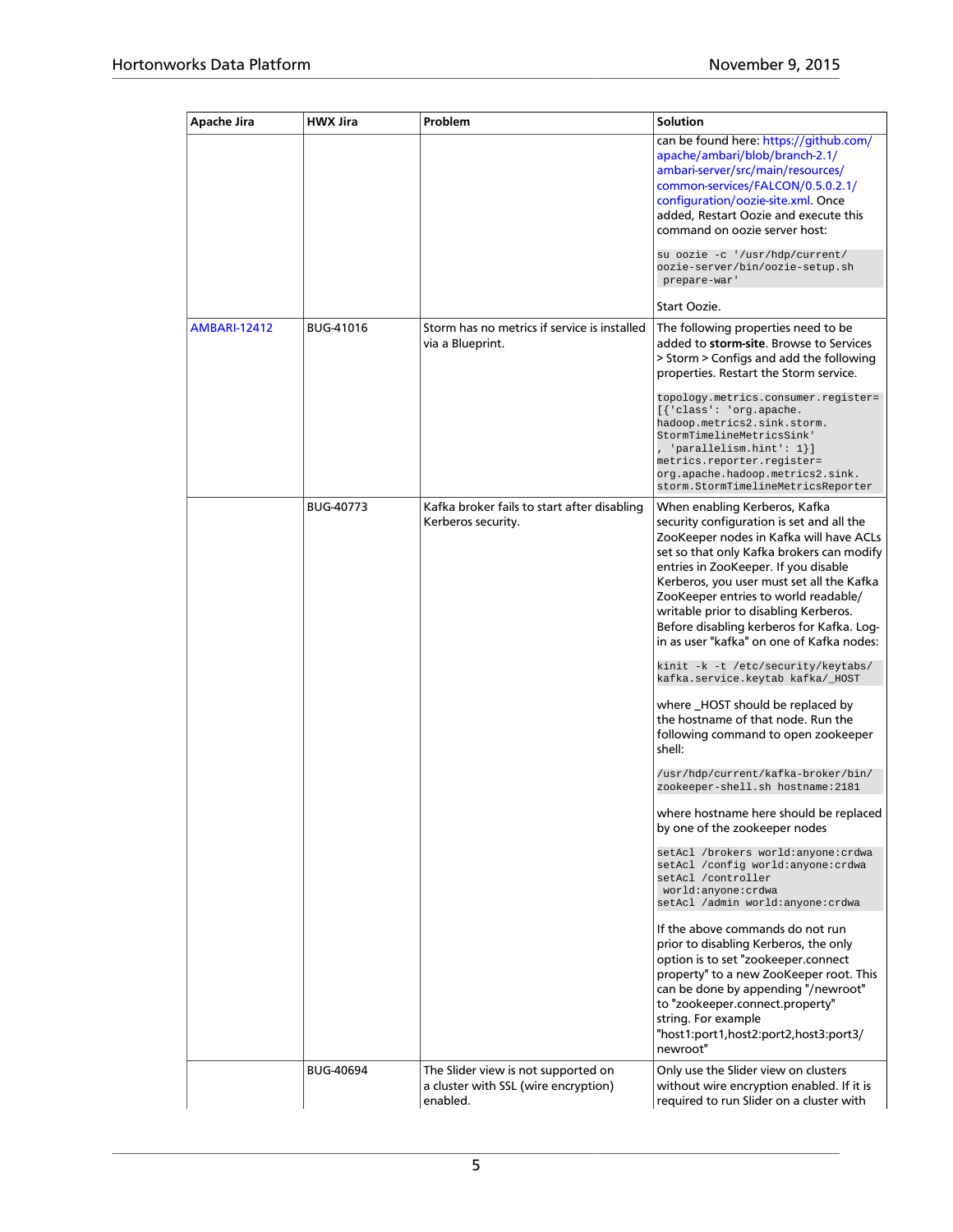| Apache Jira         | <b>HWX Jira</b>  | Problem                                                                                                                                                                                                                                                                                                                                                                                                                                                                                                                                                                         | <b>Solution</b>                                                                                                                                                                                                                                                                                                                                                                                                                                                                                                 |
|---------------------|------------------|---------------------------------------------------------------------------------------------------------------------------------------------------------------------------------------------------------------------------------------------------------------------------------------------------------------------------------------------------------------------------------------------------------------------------------------------------------------------------------------------------------------------------------------------------------------------------------|-----------------------------------------------------------------------------------------------------------------------------------------------------------------------------------------------------------------------------------------------------------------------------------------------------------------------------------------------------------------------------------------------------------------------------------------------------------------------------------------------------------------|
|                     |                  |                                                                                                                                                                                                                                                                                                                                                                                                                                                                                                                                                                                 | wire encryption enabled, please contact<br>Hortonworks support for further help.                                                                                                                                                                                                                                                                                                                                                                                                                                |
|                     | <b>BUG-40541</b> | If there is a trailing slash in the Ranger<br>External URL the NameNode will fail to<br>startup.                                                                                                                                                                                                                                                                                                                                                                                                                                                                                | Remove the trailing slash from the<br>External URL and and start up the Name<br>Node.                                                                                                                                                                                                                                                                                                                                                                                                                           |
| <b>AMBARI-12436</b> | BUG-40481        | Falcon Service Check may fail when<br>performing Rolling Upgrade, with the<br>following error:<br>2015-06-25 18:09:07,235 ERROR -<br>[main:]<br>~ Failed to start ActiveMO JMS<br>Message Broker.<br>Reason: java.io.IOException:<br>Invalid location: $1:6763311,$ :<br>java.lang.<br>NegativeArraySizeException<br>(BrokerService: 528)<br>java.io.IOException: Invalid<br>location: 1:6763311, :<br>java.lang.<br>NegativeArraySizeException<br>at<br>org.apache.kahadb.<br>journal.DataFileAccessor.<br>readRecord(DataFileAccessor.<br>java:94)<br>This condition is rare. | When performing a Rolling Upgrade<br>from HDP 2.2 to HDP 2.3 and Falcon<br>Service Check fails with the above error.<br>browse to the Falcon ActiveMQ data<br>dir (specified in falcon properties file),<br>remove the corrupted queues, and stop<br>and start the Falcon Server.<br>cd <activemq_data_dir><br/>rm -rf ./localhost<br/>cd /usr/hdp/current/falcon-server<br/>su -1 <falcon_user><br/>./bin/falcon-stop<br/>./bin/falcon-start</falcon_user></activemq_data_dir>                                 |
|                     | BUG-40323        | After switching RegionServer ports,<br>Ambari will report RegionServers are live<br>and dead.                                                                                                                                                                                                                                                                                                                                                                                                                                                                                   | HBase maintains the list of dead<br>servers and live servers according to it's<br>semantics. Normally a new server coming<br>up again with the same port will cause<br>the old server to be removed from the<br>dead server list. But due to port change,<br>it will stay in that list for ~2 hours. If the<br>server does not come at all, it will still<br>be removed from the list after 2 hours.<br>Ambari will alert, based on that list until<br>the RegionServers are removed from the<br>list by HBase. |
| <b>AMBARI-12283</b> | <b>BUG-40300</b> | After adding or deleting ZooKeeper<br>Servers to an existing cluster, Service<br>Check fails.                                                                                                                                                                                                                                                                                                                                                                                                                                                                                   | After adding or deleting ZooKeeper<br>Servers to an existing cluster, Service<br>Check fails due to conflicting zk ids.<br>Restart ZooKeeper service to clear the<br>ids.                                                                                                                                                                                                                                                                                                                                       |
|                     | <b>BUG-28245</b> | Attempting to create a Slider app using<br>the same name throws an uncaught JS<br>error.                                                                                                                                                                                                                                                                                                                                                                                                                                                                                        | After creating (and deleting) a Slider<br>app, then attempting to create a Slider<br>app again with that same name results in<br>an uncaught error. The application does<br>not show up in the Slider app list. Refresh<br>your browser and the application will be<br>shown in the list table.                                                                                                                                                                                                                 |
| <b>AMBARI-12005</b> | BUG-24902        | Setting cluster names hangs Ambari.                                                                                                                                                                                                                                                                                                                                                                                                                                                                                                                                             | If you attempt to rename a cluster to<br>a string > 100 chars, Ambari Server will<br>hang. Restart Ambari Server to clear the<br>hang.                                                                                                                                                                                                                                                                                                                                                                          |

# <span id="page-9-0"></span>**1.5. Fixed Issues**

The following sections list selected issues resolved in Ambari 2.1.2.1

• [Potential Data Loss \[7\]](#page-10-0)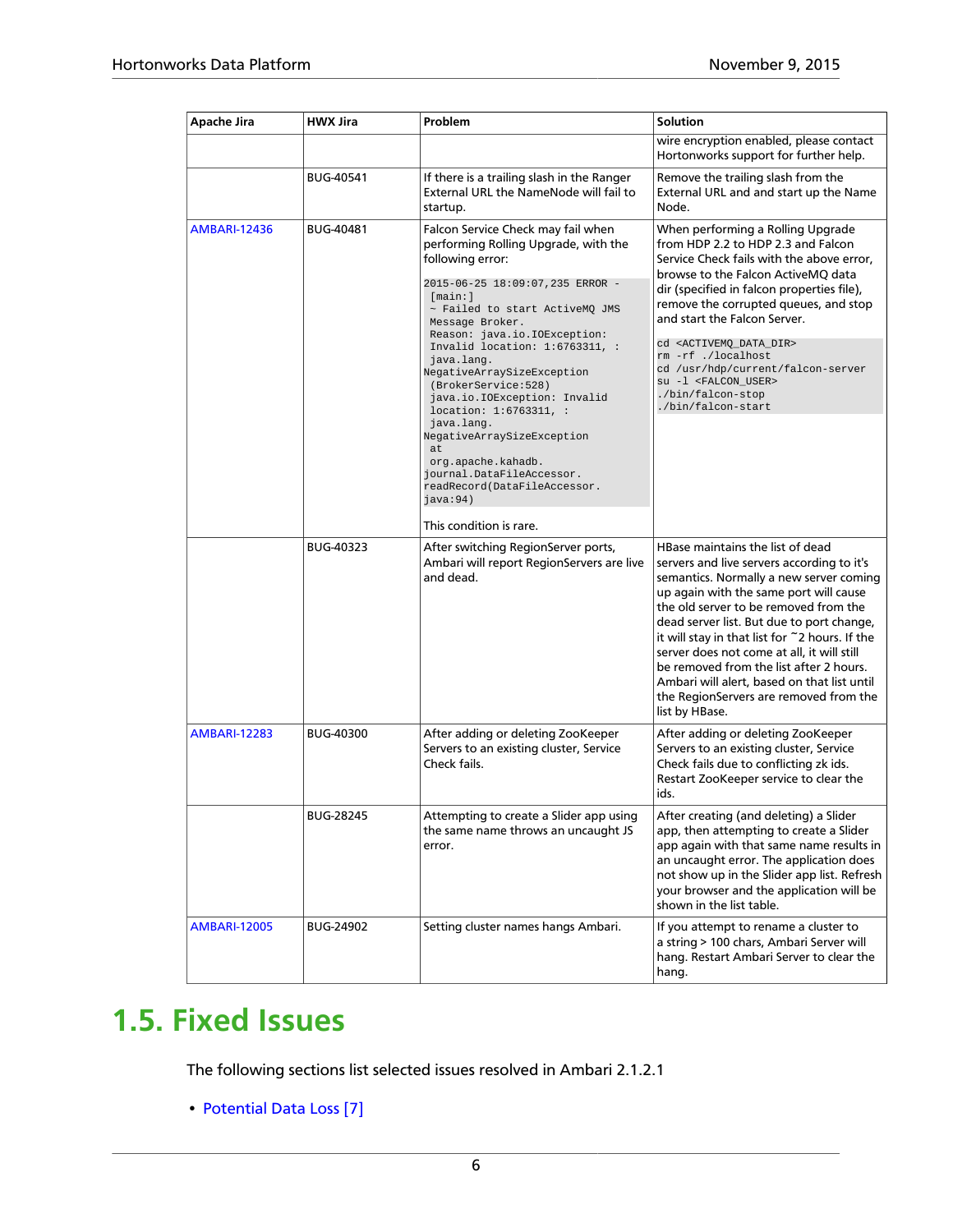- [Stability \[7\]](#page-10-1)
- [Security \[8\]](#page-11-0)
- [Upgrade \[9\]](#page-12-0)
- [Usability \[10\]](#page-13-0)
- [Performance \[10\]](#page-13-1)
- [Other \[11\]](#page-14-0)

#### <span id="page-10-0"></span>**1.5.1. Potential Data Loss**

| Apache Jira         | <b>HWX Jira</b>  | Summary                                                                  |
|---------------------|------------------|--------------------------------------------------------------------------|
| <b>AMBARI-12943</b> | <b>BUG-43460</b> | Falcon related oozie site properties do not get showed on any dashboard  |
| <b>AMBARI-12882</b> | <b>BUG-43299</b> | Selected Config Group doesn't get updated                                |
| <b>AMBARI-13053</b> | <b>BUG-41205</b> | Properties overwritten without warning when adding new Service in Ambari |
| <b>AMBARI-13099</b> | BUG-44011        | Config changes w/ blueprint provisioning are not picked up               |

#### <span id="page-10-1"></span>**1.5.2. Stability**

| <b>Apache Jira</b>  | <b>HWX Jira</b>  | <b>Summary</b>                                                                                                                         |
|---------------------|------------------|----------------------------------------------------------------------------------------------------------------------------------------|
| <b>AMBARI-12018</b> | BUG-43103        | JCE policy file is getting deleted (and replaced) but start is occuring before unzip is<br>complete                                    |
| <b>AMBARI-12179</b> | BUG-39646        | Tez UI w-enc static view in Ambari points to wrong ATS URL                                                                             |
| <b>AMBARI-12248</b> | BUG-32683        | Filter out of band metric data received on the metric collector                                                                        |
| <b>AMBARI-12282</b> | BUG-40615        | Ambari JDK8 upgrade does not deploy JDK8 on DataNodes/NodeManagers                                                                     |
| <b>AMBARI-12476</b> | BUG-43495        | No widgets created for a blueprint deployed cluster                                                                                    |
| <b>AMBARI-12538</b> | <b>BUG-41802</b> | Attempting to access the Ambari Dashboard results in an HTTP 500 Error after<br>changing cluster name and restarting the Ambari server |
| <b>AMBARI-12710</b> | BUG-41641        | More than one Nimbus component can be added with HDP 2.2 or earlier                                                                    |
| <b>AMBARI-12713</b> | BUG-42116        | Empty Alert groups dropdown after page refresh                                                                                         |
| <b>AMBARI-12781</b> | BUG-40851        | Hive View: broken sort on "Saved Queries" "History" "UDFs" tabs                                                                        |
| <b>AMBARI-12783</b> | BUG-41673        | Ambari Views: Capacity Scheduler View - Downloaded xml with configs is not<br>actually proper xml                                      |
| <b>AMBARI-12787</b> | BUG-42322        | Add Host is only performing Hostname Resolution check for added hosts                                                                  |
| <b>AMBARI-12788</b> | <b>BUG-42457</b> | Hive view's Visual Explain panel does not work                                                                                         |
| <b>AMBARI-12792</b> | BUG-42641        | Component cannot be deleted after refreshing host details page                                                                         |
| <b>AMBARI-12801</b> | <b>BUG-42572</b> | Removing hive heapsize breaks template generation                                                                                      |
| <b>AMBARI-12802</b> | <b>BUG-41977</b> | Copy alert group doesn't copy actual alerts list                                                                                       |
| <b>AMBARI-12804</b> | <b>BUG-42537</b> | HDFS quicklinks are empty if refresh page on Configs or Heatmaps page                                                                  |
| <b>AMBARI-12815</b> | BUG-36502        | Change the default of topology.max.spout.pending from null to 1000 for Storm to<br>prevent failures for Spout                          |
| <b>AMBARI-12818</b> | BUG-42379        | Properties autotrimming works incorrectly                                                                                              |
| <b>AMBARI-12848</b> | BUG-42150        | Hive View: Tabs on the right disappear after executing queries                                                                         |
| <b>AMBARI-12894</b> | <b>BUG-40666</b> | Changing mapreduce.application.classpath via Ambari doesn't prompt for Hive<br>Restart                                                 |
| <b>AMBARI-12912</b> | BUG-43256        | Python Wrapper Can Choose Two Different Python Versions                                                                                |
|                     |                  |                                                                                                                                        |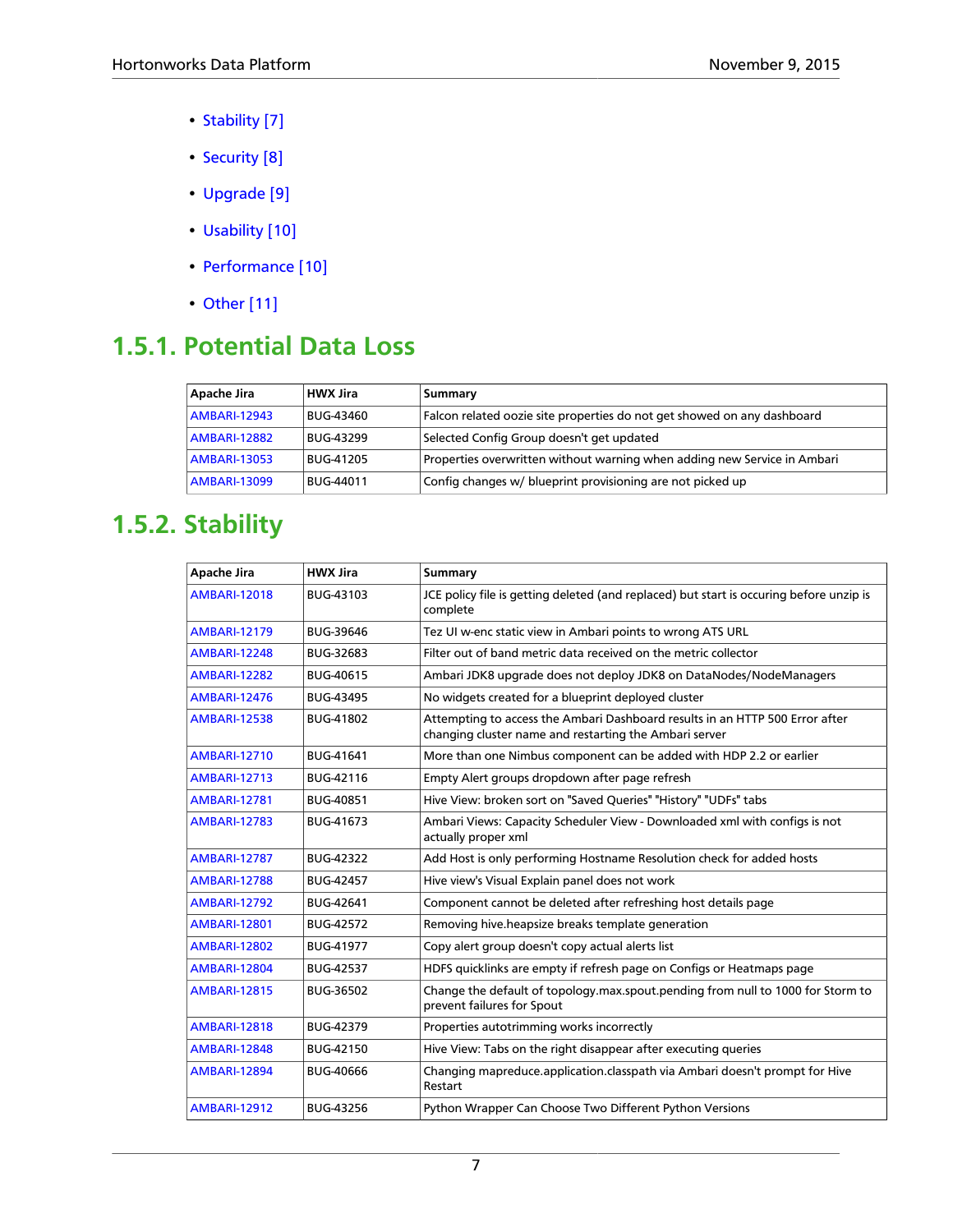| Apache Jira         | <b>HWX Jira</b>  | Summary                                                                                                                                |
|---------------------|------------------|----------------------------------------------------------------------------------------------------------------------------------------|
| <b>AMBARI-12917</b> | <b>BUG-42797</b> | Changing python path in ams-env does not affect psutil build                                                                           |
| <b>AMBARI-12918</b> | <b>BUG-42558</b> | Ambari Metrics check fails intermittently when Starting all services                                                                   |
| <b>AMBARI-12962</b> | <b>BUG-43109</b> | New ambari-agent logging infra makes it difficult to attach a log4j appender                                                           |
| <b>AMBARI-12975</b> | <b>BUG-43245</b> | HBase metrics on Heatmaps are not available from RegionServer component                                                                |
| <b>AMBARI-13008</b> | <b>BUG-43867</b> | UI does not tolerate ATS being absent                                                                                                  |
| <b>AMBARI-13011</b> | <b>BUG-43629</b> | Add service: is error while adding service                                                                                             |
| <b>AMBARI-13016</b> | <b>BUG-42905</b> | Accumulo Service Check fails after moving Namenode                                                                                     |
| <b>AMBARI-13022</b> | BUG-43906        | Ambari NameNode UI Quick Links resolve to wrong port when NN HA is enabled                                                             |
| <b>AMBARI-13027</b> | <b>BUG-40552</b> | AMS status should indicate failure in a dead RS scenario                                                                               |
| <b>AMBARI-13044</b> | <b>BUG-42059</b> | FE: Config group has incorrect number of hosts                                                                                         |
| <b>AMBARI-13047</b> | <b>BUG-43096</b> | Pig service check fails on kerberized when smokeuser ticket expires                                                                    |
| <b>AMBARI-13075</b> | <b>BUG-42607</b> | Make ambari-server robust/debuggable if user accidentally adds a config type to a<br>config groups when it does not exist as base type |
| <b>AMBARI-13080</b> | <b>BUG-44296</b> | Log a WARN/ERROR when invalid blueprint is POST'ed                                                                                     |
| <b>AMBARI-13089</b> | BUG-43320        | Ambari seems to strip %Y %M %D, etc partitioning options from Flume output paths                                                       |
| <b>AMBARI-13112</b> | <b>BUG-43854</b> | getting consistency check failed error while adding new service                                                                        |
| <b>AMBARI-13113</b> | <b>BUG-44348</b> | Ranger Hive Tests failing - deny operations                                                                                            |

### <span id="page-11-0"></span>**1.5.3. Security**

| <b>Apache Jira</b>                         | <b>HWX Jira</b>  | <b>Summary</b>                                                                                                            |
|--------------------------------------------|------------------|---------------------------------------------------------------------------------------------------------------------------|
| <b>AMBARI-12432</b>                        | <b>BUG-44477</b> | Oozie Service Check failing after enabling Kerberos                                                                       |
| <b>AMBARI-12433</b>                        | <b>BUG-44474</b> | Unable to enable Kerberos with Ambari 2.1.1 (2 or 3 master systems) - Mahout<br>service check never finishes              |
| <b>AMBARI-12582</b>                        | <b>BUG-41297</b> | Some properties on Kerberos configs tab are empty although the same properties<br>on services configs are filled          |
| <b>AMBARI-12736</b>                        | <b>BUG-42242</b> | Hbase user not being added to hbase superuser in Hbase config                                                             |
| <b>AMBARI-12744</b>                        | BUG-42139        | Kerberos: Test KDC Connection succeeds but prints ERROR to ambari server log                                              |
| <b>AMBARI-12772</b>                        | BUG-42105        | Adding host via blueprint fails on secure cluster                                                                         |
| <b>AMBARI-12773</b>                        | <b>BUG-41570</b> | Ranger quick link in Ambari 2.1.0 with HDP-2.2 does not track the http, https port<br>value                               |
| <b>AMBARI-12782</b>                        | <b>BUG-42365</b> | Handle file permissions for jceks file in umask 027                                                                       |
| <b>AMBARI-12798</b>                        | <b>BUG-42488</b> | "Edit" button disappears after revisiting Kerberos tab                                                                    |
| <b>AMBARI-12807</b>                        | BUG-41019        | Accumulo Master Start fails on secure cluster if PID/Log dirs for YARN and MR2 are<br>customized                          |
| <b>AMBARI-12808</b>                        | <b>BUG-42098</b> | Ambari should not reset UIDs for existing users in a cluster                                                              |
| <b>AMBARI-12810</b>                        | <b>BUG-42675</b> | Host check shows no errors when registering non root agents manually                                                      |
| <b>AMBARI-12817</b>                        | <b>BUG-42408</b> | YARN ownership is not set correctly on container-executor                                                                 |
| <b>AMBARI-12827</b>                        | <b>BUG-42055</b> | Oozie Server Status alert is critical every 5 minutes on Kerberized cluster                                               |
| <b>AMBARI-12828</b><br><b>AMBARI-13172</b> | BUG-42631        | Kafka Service check fails after adding it to secure cluster                                                               |
| <b>AMBARI-12835</b>                        | BUG-42167        | Error trying to enable kerberos after restart. Needed to reload browser                                                   |
| <b>AMBARI-12843</b>                        | <b>BUG-42573</b> | Disable Ranger HDFS plugin shows dfs property update which is incorrect                                                   |
| <b>AMBARI-12853</b>                        | <b>BUG-42455</b> | Manual registration of non root ambari agent with two way ssl authentication failed                                       |
| <b>AMBARI-12854</b>                        | <b>BUG-43058</b> | Stack Advisor doesn't propose hive security authorization enabled set to true when<br>hive_security_authorization is none |
| <b>AMBARI-12870</b>                        | BUG-42943        | Installing Ambari-2.1.0 removes /etc/sudoers.d/ambari-agent file                                                          |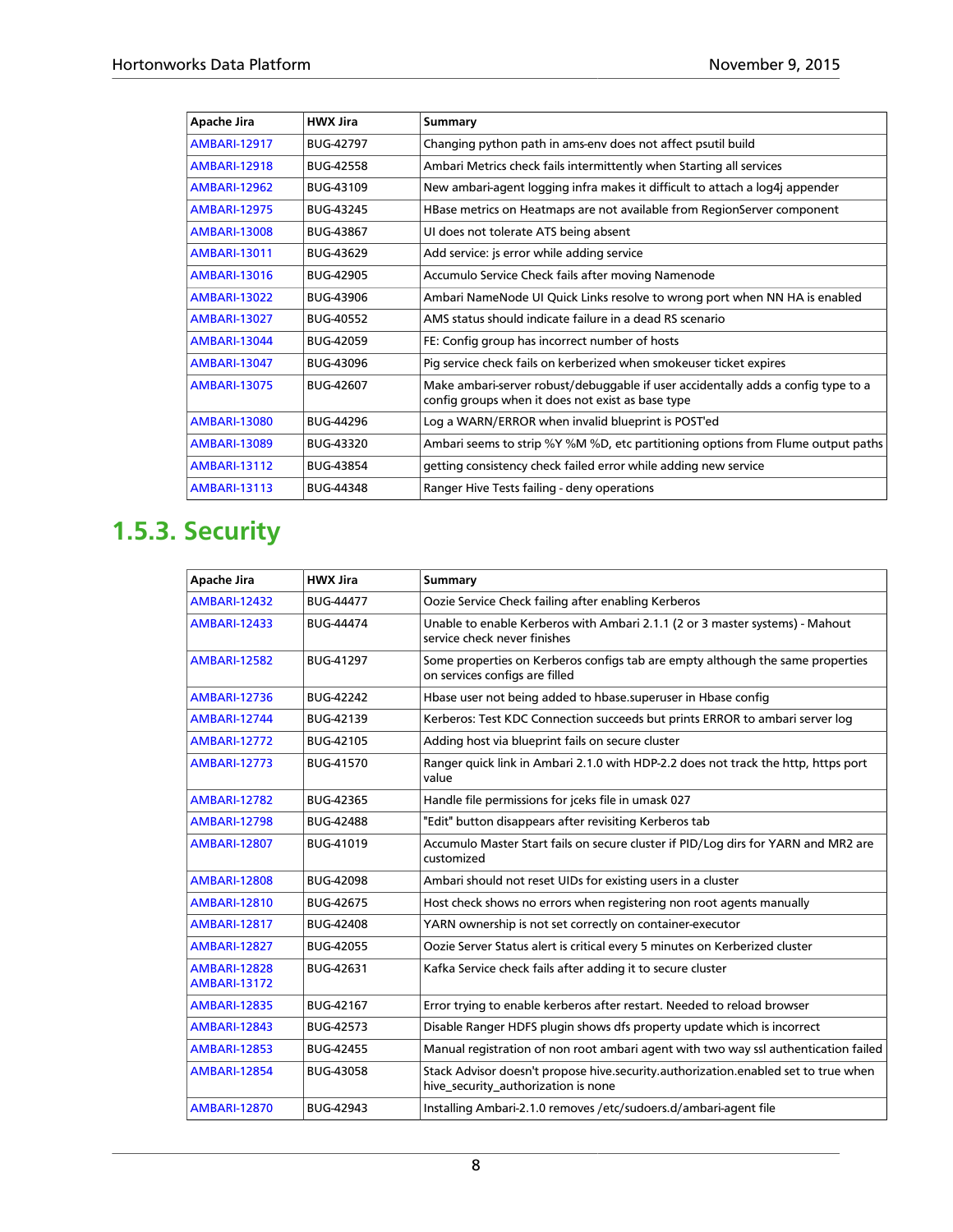| Apache Jira                                | <b>HWX Jira</b>  | <b>Summary</b>                                                                                                        |
|--------------------------------------------|------------------|-----------------------------------------------------------------------------------------------------------------------|
| <b>AMBARI-12877</b>                        | BUG-38234        | File Browser view - Downloading a directory always creates a zip with username                                        |
| <b>AMBARI-12896</b>                        | <b>BUG-43277</b> | Value for ranger. Idap. bind. password is always plaintext because it has to be added<br>as a custom property         |
| <b>AMBARI-12901</b><br><b>AMBARI-13062</b> | BUG-42230        | Ambari Headless principal for Storm should include cluster-name                                                       |
| <b>AMBARI-12904</b>                        | <b>BUG-43157</b> | AMS keytabs share same principal for HBase daemons                                                                    |
| <b>AMBARI-12919</b>                        | <b>BUG-42967</b> | UI lag causing "Edit" button to be missed from Admin Kerberos Tab                                                     |
| <b>AMBARI-12920</b>                        | <b>BUG-43287</b> | "Oozie Quick links" in Ambari points to incorrect URL after enabling SSL                                              |
| <b>AMBARI-12935</b>                        | <b>BUG-42555</b> | Ambari is overwriting ownership of yarn.local.dir with yarn:hadoop in Kerberized<br>cluster                           |
| <b>AMBARI-13000</b>                        | <b>BUG-41147</b> | Disable Ranger Hive Plugin is not reverting all the required properties                                               |
| <b>AMBARI-13029</b>                        | BUG-41863        | when ambari-agent has 'run_as_user' as a comment in ambari-agent.ini, wrong user<br>to run ambari as can be picked up |
| <b>AMBARI-13045</b>                        | <b>BUG-42869</b> | Handle dependencies for 'hadoop.proxyuser.**' properties in stack advisor                                             |
| <b>AMBARI-13056</b>                        | <b>BUG-44070</b> | Ambari should use relative URLs when specifying target after login                                                    |
| <b>AMBARI-13058</b>                        | <b>BUG-44009</b> | Kerberos: failures / issues w/ add host when using "manual kerb" option                                               |
| <b>AMBARI-13060</b>                        | <b>BUG-42574</b> | Kerberos: Allow user to specify additional realms for auth-to-local rules                                             |
| <b>AMBARI-13063</b>                        | <b>BUG-44054</b> | Kerberos wizard fails on Start and Test Services step when Manual option is selected                                  |
| <b>AMBARI-13116</b>                        | <b>BUG-44417</b> | Extraneous 'list' command being invoked through sudo                                                                  |
| <b>AMBARI-13133</b>                        | <b>BUG-44294</b> | Hive Metastore did not start when Kerberized                                                                          |

### <span id="page-12-0"></span>**1.5.4. Upgrade**

| Apache Jira         | <b>HWX Jira</b>  | <b>Summary</b>                                                                                                                |
|---------------------|------------------|-------------------------------------------------------------------------------------------------------------------------------|
| <b>AMBARI-12635</b> | BUG-37220        | If the "current" stack version status is OUT_OF_SYNC, no version box is displayed on<br>Admin > Stacks > Version page         |
| <b>AMBARI-12730</b> | BUG-42156        | Ambari Server schema upgrade should prompt about backups                                                                      |
| <b>AMBARI-12751</b> | BUG-42851        | MapRed history server is shown as stopped after downgrade                                                                     |
| <b>AMBARI-12784</b> | BUG-42514        | RU: HS2 fails to start with invalid maximum heap size                                                                         |
| <b>AMBARI-12850</b> | <b>BUG-42048</b> | Downgrades That Are Retried With Unhealthy Hosts Can Produce Multiple Stages In<br>Progress                                   |
| <b>AMBARI-12863</b> | BUG-42513        | RU: Alter service check order                                                                                                 |
| <b>AMBARI-12867</b> | BUG-43038        | Do Not Automatically Abort Stack Repository Installation When A Host Timed Out                                                |
| <b>AMBARI-12869</b> | <b>BUG-42968</b> | Problem with upgradehelper.py and https option                                                                                |
| <b>AMBARI-12895</b> | <b>BUG-42495</b> | After upgrading Ambari to 2.1, hbase.bucketcache.size value has an "m" added to it<br>preventing region servers from starting |
| <b>AMBARI-12900</b> | BUG-43304        | Ambari overrides hot-fixed tez tarball on HDFS everytime HiveServer is restarted                                              |
| <b>AMBARI-12936</b> | BUG-43446        | Update the $2.1 \rightarrow 2.3$ Upgrade Catalog to include three Storm properties                                            |
| <b>AMBARI-12942</b> | BUG-43317        | Ambari did disable the node labels while doing the upgrade HDP 2.2 -> HDP 2.3                                                 |
| <b>AMBARI-12997</b> | <b>BUG-42467</b> | After upgrading Ambari 2.0.1 to 2.1.0, it's flagging<br>hive.server2.authentication.Idap.baseDN as a required field           |
| <b>AMBARI-12999</b> | <b>BUG-43445</b> | Make link creation upgrade compatible, because after upgrade, Storm start fails                                               |
| <b>AMBARI-13014</b> | BUG-43893        | RU: Installing version stuck on host                                                                                          |
| <b>AMBARI-13018</b> | BUG-43463        | Upgrade API Endpoint Should Rely on Prerequisite Endpoint Before Running                                                      |
| <b>AMBARI-13026</b> | BUG-43806        | Ambari overriding customer specific properties for HDFS, YARN and Hive on<br>Upgrade of Ambari                                |
| <b>AMBARI-13043</b> | <b>BUG-43659</b> | Ambari upgrade 1.6.1 to 2.1.1. Missed info from stack_versions endpoint                                                       |
| <b>AMBARI-13057</b> | <b>BUG-44074</b> | UpgradeCatalogs should use integer specifiers                                                                                 |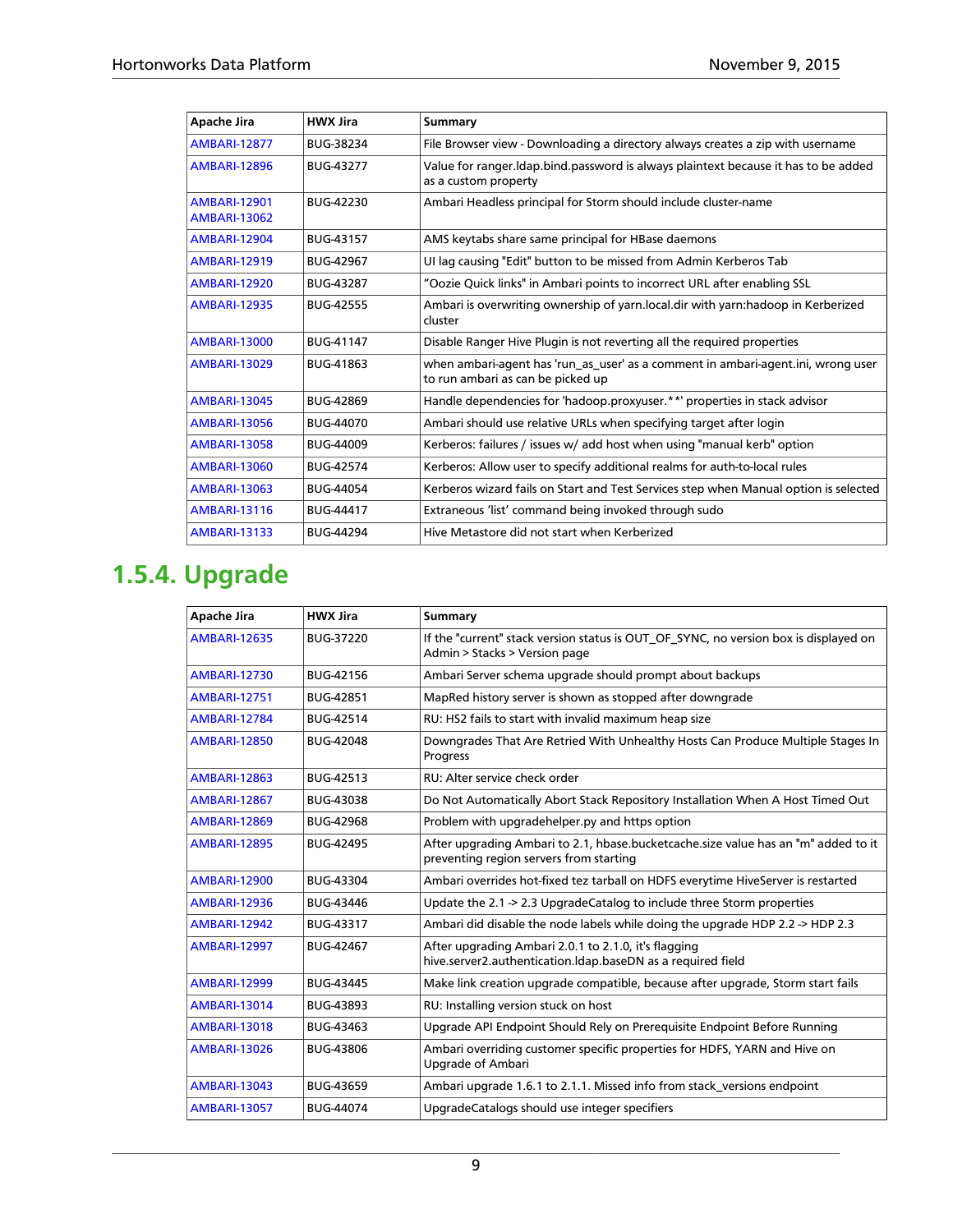| Apache Jira     | <b>HWX Jira</b> | Summary                                                                    |
|-----------------|-----------------|----------------------------------------------------------------------------|
| $ AMBARI-13096$ | BUG-44291       | HDP-2.2 to HDP-2.3 RU is missing a JAR in 'templeton.libjars' config value |

### <span id="page-13-0"></span>**1.5.5. Usability**

| Apache Jira         | <b>HWX Jira</b>  | Summary                                                                                     |
|---------------------|------------------|---------------------------------------------------------------------------------------------|
| <b>AMBARI-12581</b> | <b>BUG-41452</b> | Host check/clean-up logic should clean up new packages and folder names                     |
| <b>AMBARI-12716</b> | <b>BUG-41829</b> | Redundant hint for Disk usage parameter on Hosts page                                       |
| <b>AMBARI-12789</b> | <b>BUG-41988</b> | FE: Alerts counter and restart-icon are overlap each other                                  |
| <b>AMBARI-12960</b> | <b>BUG-42309</b> | UX: after click Override for property was opened another tab (Settings instead<br>Advanced) |
| <b>AMBARI-13005</b> | BUG-42020        | Usability: Deleting a host should not reconfigure config sites                              |

#### <span id="page-13-1"></span>**1.5.6. Performance**

| Apache Jira         | <b>HWX Jira</b>  | Summary                                                                                                                   |
|---------------------|------------------|---------------------------------------------------------------------------------------------------------------------------|
| <b>AMBARI-12543</b> | BUG-41393        | FE: Hosts page table UI code takes atleast 4.2s to populate 100 host entries (7-9<br>seconds total)                       |
| <b>AMBARI-12655</b> | <b>BUG-41948</b> | Hosts Page Performance: Filter update/save related problems                                                               |
| <b>AMBARI-12656</b> | <b>BUG-41949</b> | Hosts Page Performance: Avoid triggering hosts loading immediately after switching<br>to hosts tab                        |
| <b>AMBARI-12708</b> | <b>BUG-41951</b> | Hosts Page Performance: Reuse existing FE host model on drill in/out single host<br>detail                                |
| <b>AMBARI-12714</b> | BUG-42113        | FE: Adding 100 definitions to the alert group takes too much time                                                         |
| <b>AMBARI-12715</b> | <b>BUG-42061</b> | FE: Adding 1000 hosts to config group takes 50-60 seconds to process                                                      |
| <b>AMBARI-12717</b> | <b>BUG-41979</b> | Ambari UI with 10K+ alerts on the cluster becomes unresponsive after opening<br>alerts popup                              |
| <b>AMBARI-12721</b> | <b>BUG-41967</b> | Assign Slaves and Clients. Table timings issue                                                                            |
| <b>AMBARI-12733</b> | BUG-41973        | FE: Alert-Definition-Groups and Config-Groups dropdowns are too long                                                      |
| <b>AMBARI-12739</b> | BUG-42372        | Switching alert group in the "manage alert groups popup" is too slow                                                      |
| <b>AMBARI-12741</b> | <b>BUG-40936</b> | AMS Collector process takes way more Virtual memory than Xmx setting                                                      |
| <b>AMBARI-12743</b> | <b>BUG-42247</b> | No Data Available on Hosts Metrics graphs                                                                                 |
| <b>AMBARI-12757</b> | <b>BUG-41955</b> | Hosts Page Performance: Hosts page takes 2-3 seconds to render an 100 items page                                          |
| <b>AMBARI-12764</b> | BUG-42460        | ASW. Assign Masters Page. Click "+" takes 3 seconds (only JS processing) to display<br>combobox with new component's host |
| <b>AMBARI-12785</b> | <b>BUG-42541</b> | App.componentConfigMapper takes too much time                                                                             |
| <b>AMBARI-12786</b> | BUG-42634        | App.alertGroupsMapper shouldn't commit not changed data                                                                   |
| <b>AMBARI-12794</b> | <b>BUG-41954</b> | Hosts Page Performance: Hosts mapper running time degrade over time                                                       |
| <b>AMBARI-12800</b> | <b>BUG-42637</b> | App.alertNotificationMapper takes 4-5 seconds with 1000 notifications                                                     |
| <b>AMBARI-12805</b> | <b>BUG-42750</b> | Filtering in the "Select Configuration Group Hosts"-popup is too slow, when there<br>are more than 1000 hosts             |
| <b>AMBARI-12806</b> | BUG-42538        | Status marker xpath for components does not update dynamically on host details<br>page                                    |
| <b>AMBARI-12829</b> | <b>BUG-42960</b> | Filtering in the "Select Alert Group Definitions"-popup is too slow, when there are<br>more than 1000 definitions         |
| <b>AMBARI-12833</b> | <b>BUG-42965</b> | Improve alert definitions and alert definitions summary mappers                                                           |
| <b>AMBARI-12839</b> | BUG-43453        | "Customize Services" section during Add Service wizard stuck with a loading icon                                          |
| <b>AMBARI-12852</b> | BUG-43293        | FE: step transitions in Add Service Wizard are slow                                                                       |
| <b>AMBARI-12868</b> | BUG-43193        | Improve calls to the localStorage                                                                                         |